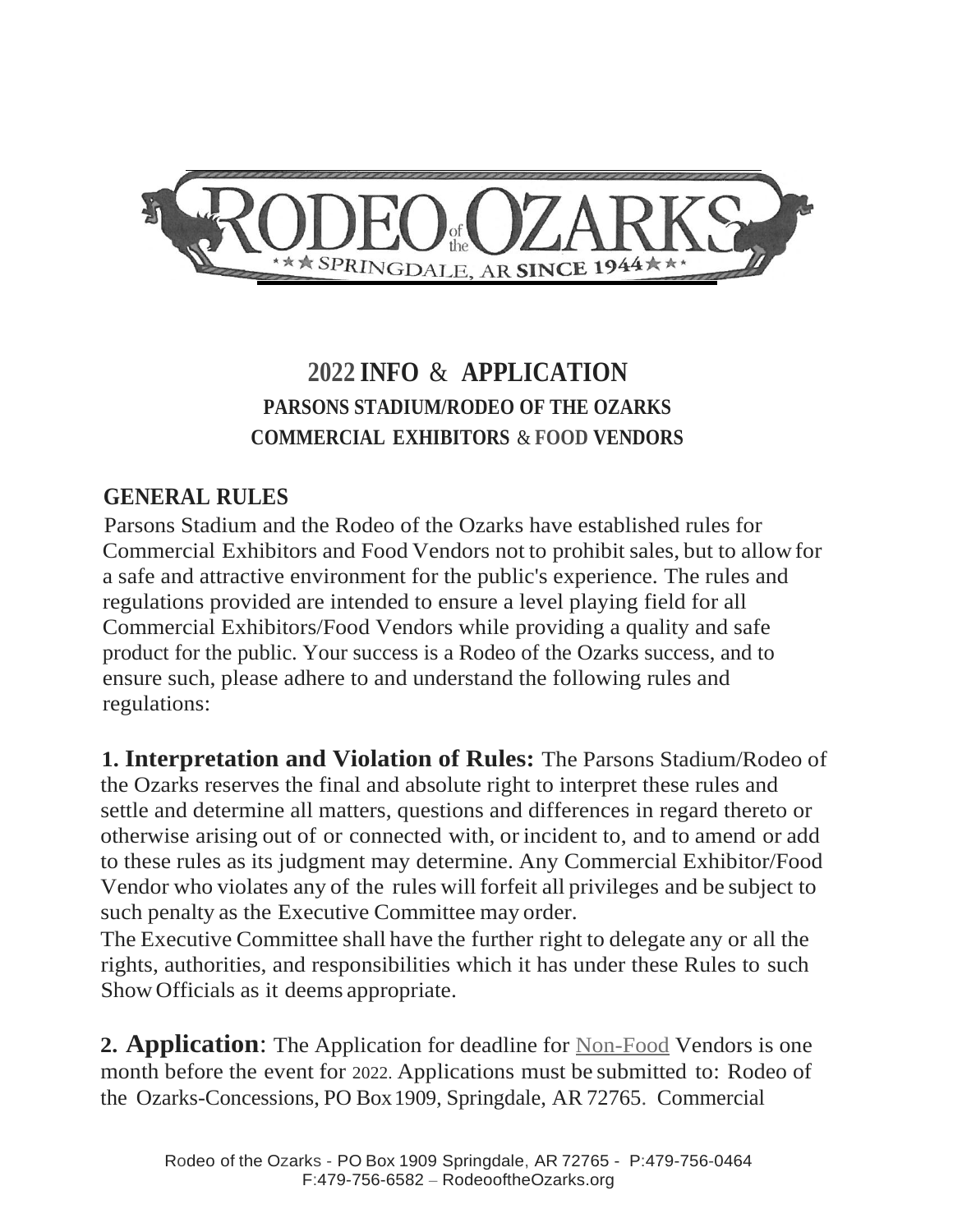**Exhibitors/Food Vendors will not be considered without a completed and signed application and photos of your exhibit.**

**3. Background Checks:** The Parsons Stadium/Rodeo of the Ozarks reserves the right to conduct background checks on any individuals and/or Commercial Exhibitor/Food Vendor. If the background check results do not comply with the Parsons Stadium/Rodeo of the Ozarks policies and standards, then the Parsons Stadium/Rodeo of the Ozarks has the right to revoke the contract and any payments made to the Parsons Stadium/Rodeo of the Ozarks shall be forfeited.

**4. Photo of your Booth Required:** Each Commercial Exhibitor/Food Vendor must provide an exact photo of the booth they intend to bring to the event. A photo must be included in your application. If the booth at the event does not represent the submitted photo, then the Parsons Stadium/Rodeo of the Ozarks has the right to remove the booth from the premises and revoke the contract and any payments made to the Parsons Stadium/Rodeo of the Ozarks shall be forfeited.

**5. Acceptable Itemsfor Sale or Display:** All itemsto be sold or displayed must be listed on the Application when submitted to the Parsons Stadium/Rodeo of the Ozarks Office. The Parsons Stadium/Rodeo of the Ozarks will review the list and return a copy of the form to Commercial Exhibitors/Food Vendors with a list of approved items for sale or display if the Application is accepted. Parsons Stadium/Rodeo of the Ozarks will periodicallymonitor Commercial Exhibitor/Food Vendor booths to ensure that only approved items are being sold or displayed. Failure to comply with this rule will result in immediate eviction from the grounds and forfeiture of all fees paid.

**Offensive Items:** The Parsons Stadium/Rodeo of the Ozarks reserves the right to prohibit the sale, rental, or display of any item that The Parsons Stadium/Rodeo of the Ozarks Management reasonably deems objectionable from the standpoint of taste, quality, or compatibility with The Parsons Stadium/Rodeo of the Ozarks mission. Some items that will not be considered for sale, give away, or rental include but are not limited to, weapons of any kind, lasers, high powered water guns, rubber band guns, toy guns, products made from any endangered animals, unsafe, obscene, pornographic, or drug-related items. There will be no "rebel flags" sold on the grounds.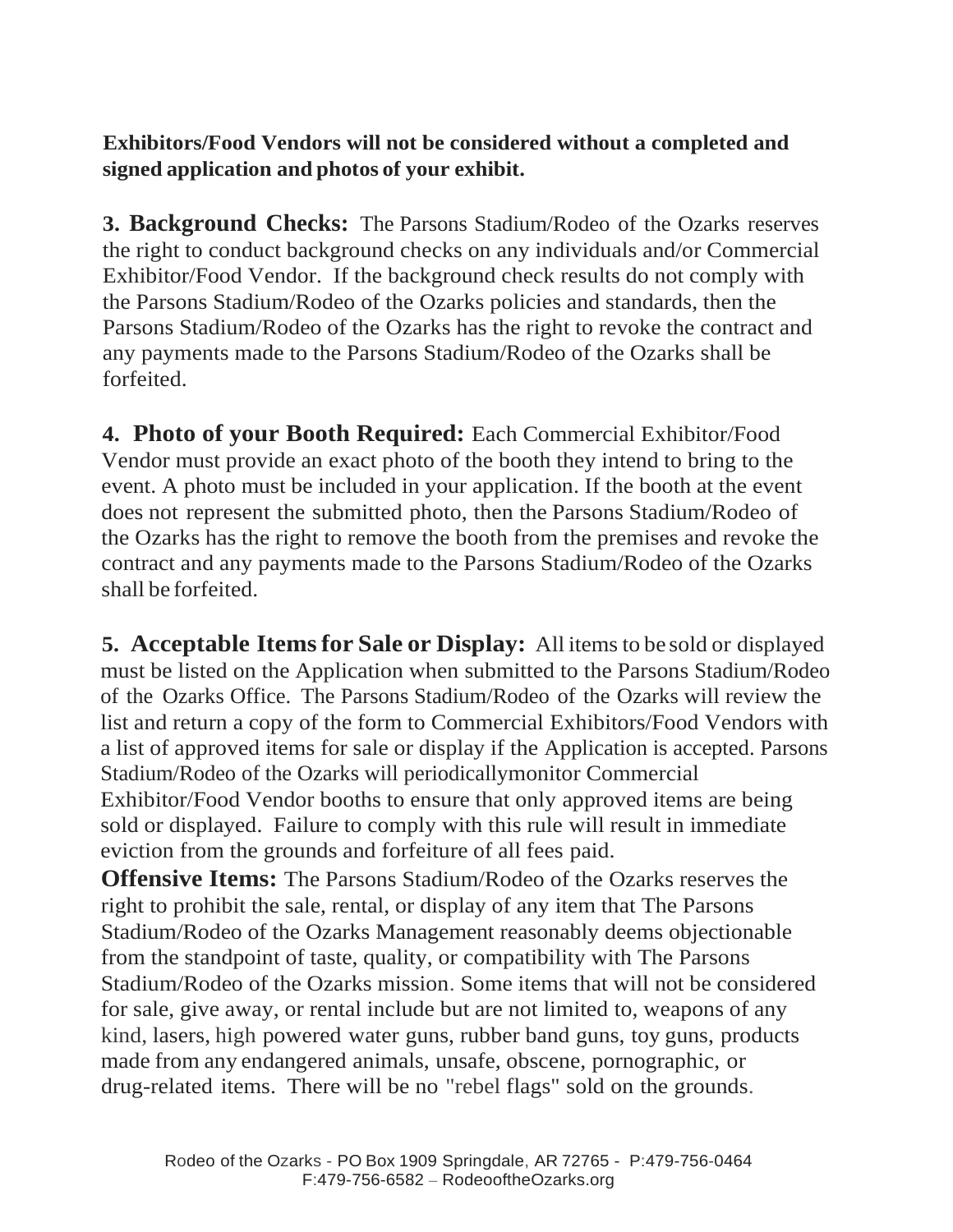**6. Electricity Reservation:** All power requirements must be ordered through the Application Process. Commercial Exhibitors/Food Vendors electrical needs will be determined from the information provided on the Application. Commercial Exhibitors/Food Vendors must list all electrical needs/equipment requirements on the applications. If, upon arrival, Commercial Exhibitors/Food Vendors electrical needs have changed or increased, an additional electrical fee will be charged. **All Exhibitors must use12-gauge electrical cords!**

**7.Contract Execution:** If a Commercial Exhibitor's/Food Vendor's Application is accepted, the Parsons Stadium/Rodeo of the Ozarks willsend a letter of acceptance and contract for signature.

**8. Liability Insurance:** Food Vendors at his or her own expense shall provide and maintain insurance coverage in force during the term of this lease (2022) and said insurance shall be contained on Accord Certificate of Liability Insurance and be provided to the Parsons Stadium/Rodeo of the Ozarks before the first event. Food Vendor will provide insurance naming the Parsons Stadium/Rodeo of the Ozarks as Additional Insured on its Policy. This policy will be placed with a company that is satisfactory to the Parsons Stadium/Rodeo of the Ozarks, and that is licensed as an insurance company to provide insurance in the state of Arkansas. The policy shall provide minimum coverage of One Million Dollars and No/100 (\$1,000,000.00) Combined Single Limits for Bodily Injury and Property Damage, per occurrence and One Million Dollars and No/100 (\$1,000,000.00) in the aggregate. The Certificate of Insurance shall contain a thirty (30) day Notice of Cancellation in favor of the Additional Insured. The Parsons Stadium/Rodeo of the Ozarks reserves the exclusive right to reject such evidence of insurance for any reason. Insurance shall be in a form and substance satisfactory to the Parsons Stadium/Rodeo of the Ozarks. No Food Vendor will be allowed to set up on the grounds without approval and acceptance of the necessary insurance form by the Exhibits Department. This proof of liability insurance must be submitted with the Food Vendor Application. Should these insurance obligations not be met at least 1 month before the event, The Parsons Stadium/Rodeo of the Ozarks will revoke the contract and any payments made to The Parsons Stadium/Rodeo of the Ozarksshall be forfeit ed.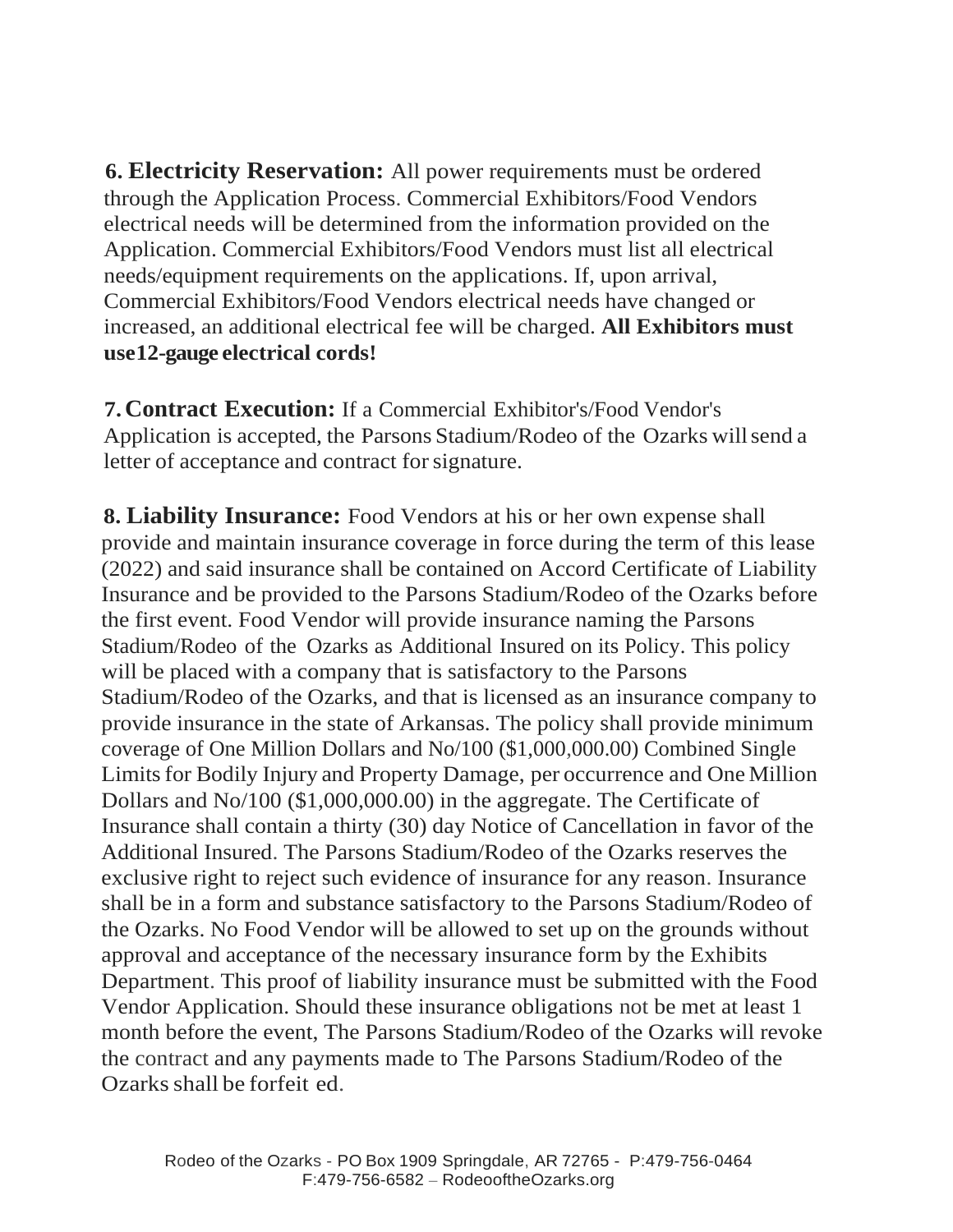**9. Alcohol:** Commercial Exhibitor/Food Vendor is not allowed to consume alcoholic beverages or be under the influence of alcohol while working on The Parsons Stadium/Rodeo of the Ozarks Property.

**10. Advertising:** The Parsons Stadium/Rodeo of the Ozarks and any other trademark or artwork used by the fair cannot be used on any products and/or marketing materials such as advertisements, promotions, or other forms or materials without written consent from The Parsons Stadium/Rodeo of the Ozarks.

**Use of Name or Official Logo:** No Commercial Exhibitor/Food Vendor may use the official event name, The Parsons Stadium/Rodeo of the Ozarks, its branded name, or its logo without prior written consent from The Parsons Stadium/Rodeo of the Ozarks. This includes the use of the names or logo, for any marketing materials, media, or promotions.

**11. Third Party Relationships:** Commercial Exhibitor/Food Vendors may not endorse, display, promote, or sell any third-party relationships. Any violation of this will result in immediate removal of the conflicting booth from the grounds. The Parsons Stadium/Rodeo of the Ozarks will revoke the contract and any payments made to The Parsons Stadium/Rodeo of the Ozarks shall be forfeited.

**12.Pets:** No pets allowed on the grounds.

**13. Prohibited Items:** No weapons of any sort, illegal substances, bicycles, motorized bicycles, skateboards, roller skates, or pets are allowed in the exhibit/vendor area. No video cameras or recording devices of any kind are allowed in the Rodeo Arena.

**14. Security:** There will be night security provided throughout the event. According to the terms of the contract The Parsons Stadium/Rodeo of the Ozarks assumes no responsibility for any items during Show hours, any items left before or after Show hours, or claims suffered by any loss or theft. Each Commercial Exhibitor/Food Vendor is responsible for their merchandise.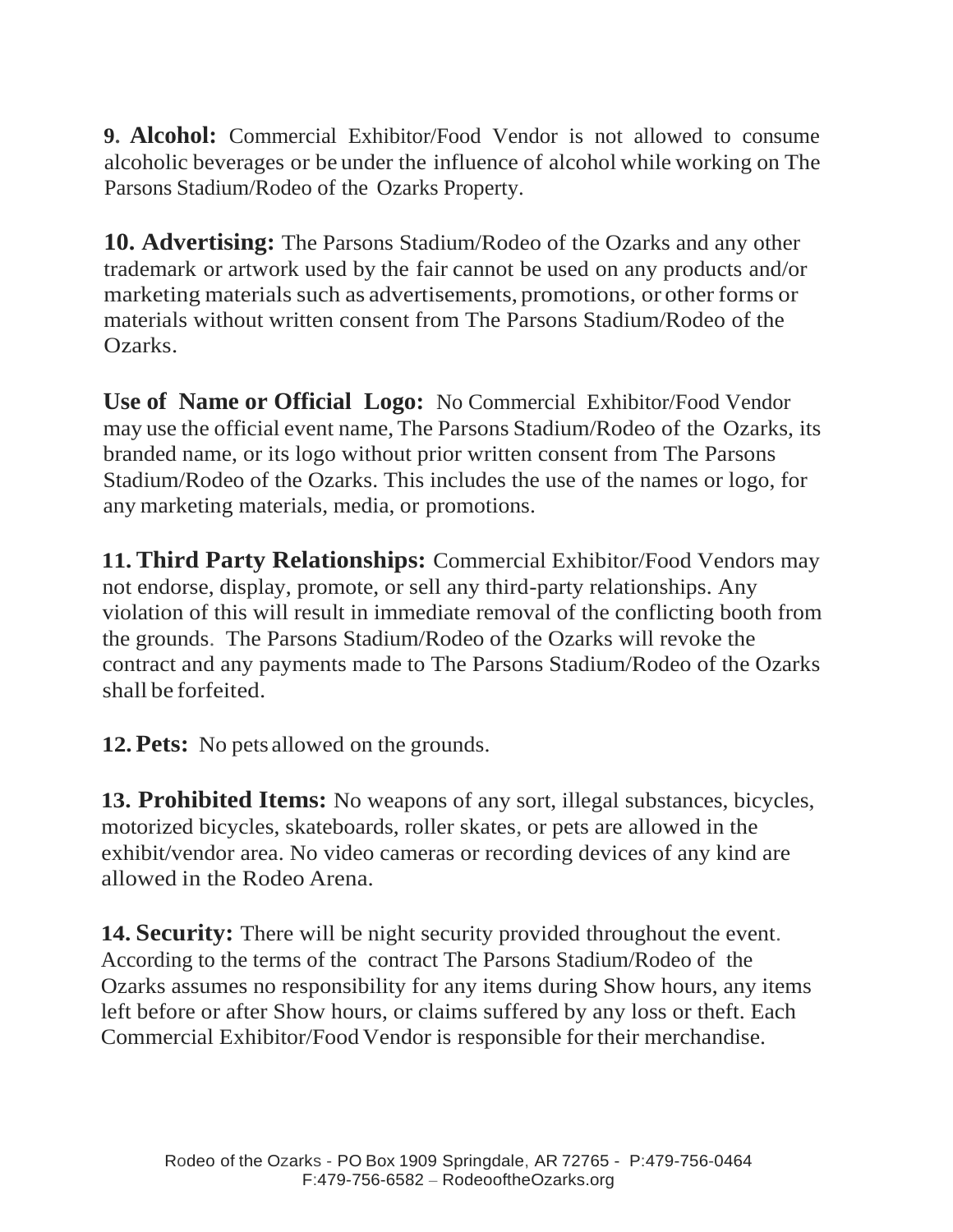#### **OPERATIONAL RULES**

**15. Check - in:** The following are guidelines put in place to make the arrivaland setup of yourspace accommodating:

- Proceed to the Stadium Office
- Insurance Clearance
- Pay any remaining balances
- Pick Up Parking Passes/Gate Passes

#### **Move-In**

Commercial Exhibitors/Food Vendors must be in place **NO LATER THANJune** 22, 2022, BY NOON FOR THE RODEO. For all other events by 5:30 p.m. on the date the event is scheduled. Move-In times will be determined by the placement of the Scoreboard. Please call the Rodeo Office for specific times.

## **ANY COMMERCIAL EXHIBITORS/FOOD VENDORS NOT IN PLACE BY NOON ON JUNE 23RD WILL HAVE THEIR CONTRACTS CANCELED AND WILL FORFEIT ANY FEES PAID.**

**16. Release of Liability and Indemnity Agreement:** All Commercial Exhibitors/Food Vendors and their staff will be required to sign a "Release of Liability and Indemnity Agreement." This must be done at Check - in. If additional staff arrives on the grounds after Check-in, it is the Commercial Exhibitor's/Food Vendor's responsibility to make sure that the staff person comes to the Stadium Office to sign the "Release of Liability and Indemnity Agreement". If upon daily inspections, a release is not found for a working employee, the Commercial Exhibitor/Food Vendor is subject to a fine of \$100.00 per occurrence per person, and the employee must then sign the "Release of Liability and Indemnity Agreement" at that time. If on a second inspection, the Commercial Exhibitor/Food Vendor is not in compliance with the Release of Liability, the Commercial Exhibitor/Food Vendor will be escorted from the Fairgrounds and forfeit any fees paid.

**17. State Sales Tax ID Number:** Commercial Exhibitors/Food Vendors are responsible for displaying their Arkansas Sales Tax Permit and collecting sales tax on items sold and reporting and paying said tax.

Rodeo of the Ozarks - PO Box 1909 Springdale, AR 72765 - P:479-756-0464 F:479-756-6582 – RodeooftheOzarks.org **18. Parking:** Commercial Exhibitors/Food Vendors will be given two (2) parking passes to park on the Rodeo grounds. All other staff/employees will be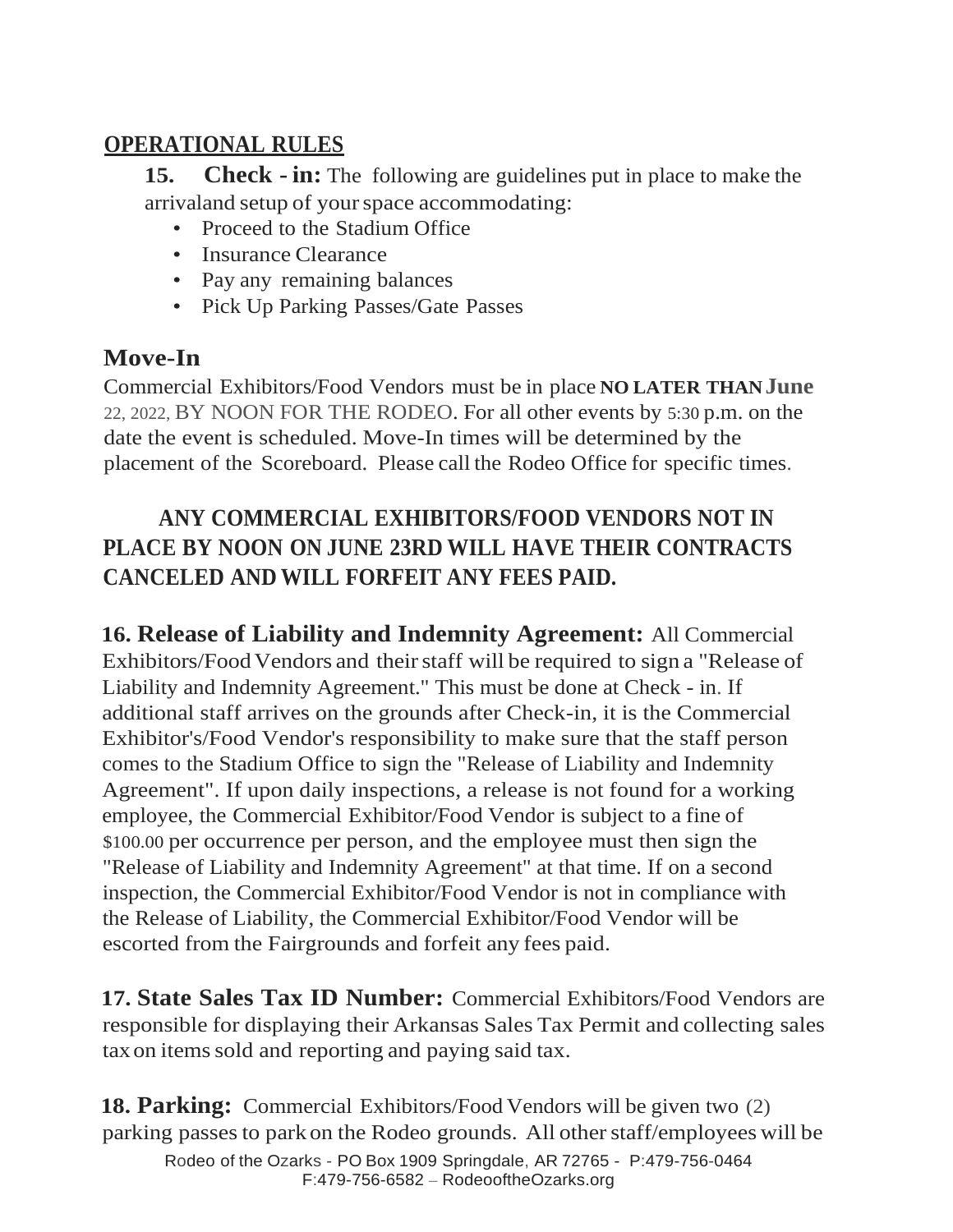required to pay the parking fee if parking on the grounds or can utilize free parking across Highway 265 along airport property.

**Grounds Passes/Parking:** Commercial Exhibitors/Food Vendors will be issued car and gate passes at Check-in. Commercial Exhibitors/Food Vendors are not allowed to distribute car and gate passes to other Commercial Exhibitors/Food Vendors. These credentials are nontransferable.

- Each Commercial Exhibits booth receives car passes (2) gate passes (2)
- Each Food Vendor receives car passes (2) gate passes (4)

All other staff/employeeswill be required to pay the parking fee if parking on the grounds or can utilize free parking across Highway 265 along airport property.

**19. Hours of Operation:** Failure to comply with this rule will result in immediate eviction from the grounds and forfeiture of all fees paid. All Commercial Exhibitors and Food Vendors must be in place no later than 5:30 p.m.

**20. Cleanliness of Booth Area:** Each Commercial Exhibitor/Food Vendor is responsible for maintaining a neat and clean booth area. All garbage, boxes, materials, coverings, and non-display items must be removed, and all cleaning must be completed at least 30 minutes prior to opening each day. Each Commercial Exhibitor/Food Vendor is responsible for removing their booth trash to the two (2), 30-yard dumpsters. **DO NOT DISPOSE OF BOOTH/FOOD-VENDOR TRASH IN PUBLIC RECEPTACLES.**

**21. Signage:** Each Commercial Exhibitor's/Food Vendor's booth must post a sign visible to the public which states the company name, menu (if applicable), and prices. The signs must be of a professional nature. No handmade signs will be allowed. Menu and prices cannot change once the Application has been submitted and approved.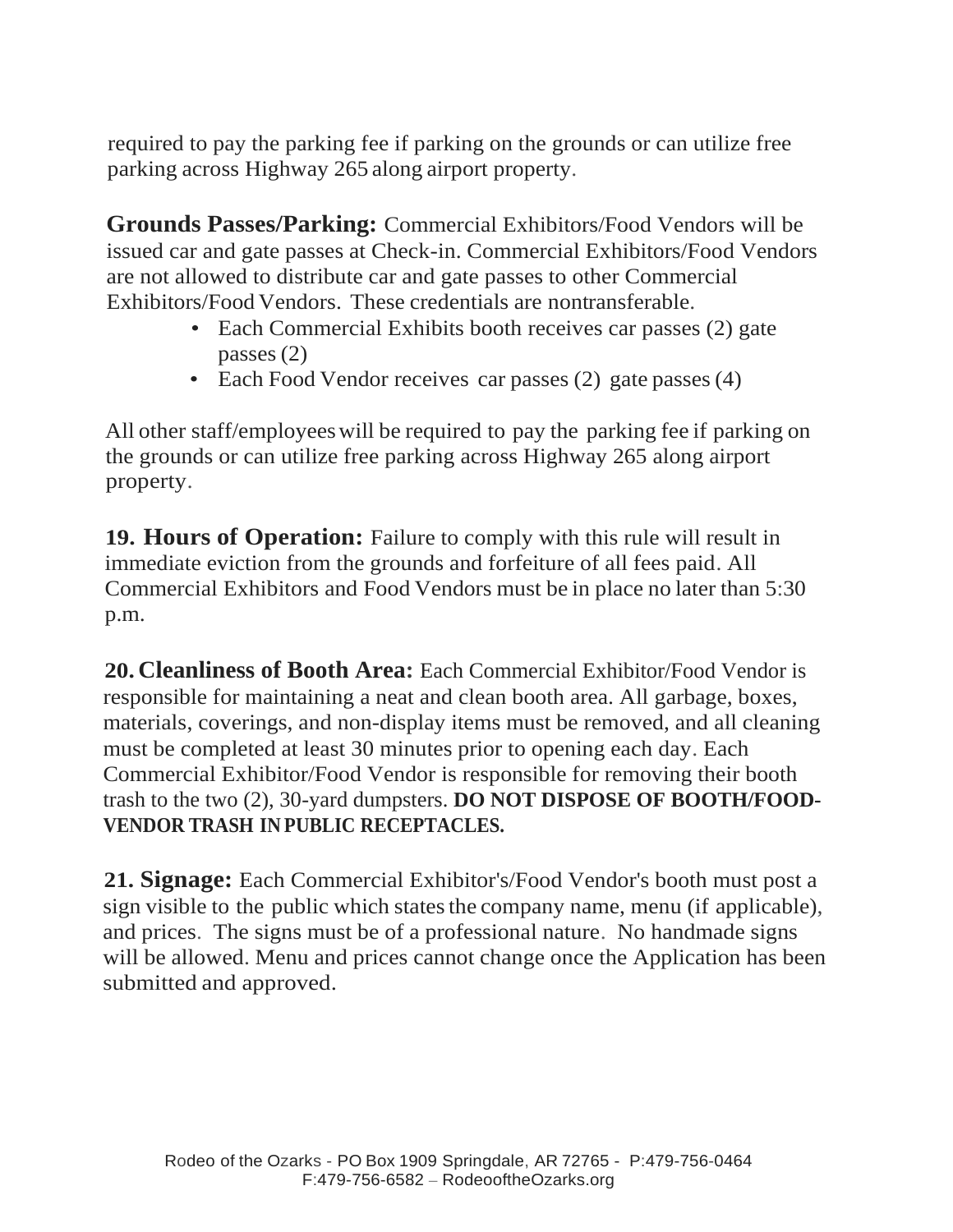## **FOOD VENDOR SPECIAL RULES**

**22. Health Code Requirements:** All Food Vendors must meet the Washington County, Arkansas Health Department requirements. Noncompliance with health codes is considered a breach of contract. A Health Permit issued by the Washington County Health Department will be required at each location. **YOU MAY NOT OPERATE WITHOUT A VALID PERMIT.**

**23. Pouring Rights:** In the circumstances that the Parsons Stadium/Rodeo of the Ozarks has sold sponsorship rights to a beverage company, all Food Vendors are required to honor the agreement by restricting the beverages sold in their booth to the agreed upon sponsor brand. This agreement also is to be honored as to the size of container, type of container, signage, and pricing. The Parsons Stadium/Rodeo of the Ozarks retains the right to require the Food Vendor to purchase supplies from the Parsons Stadium/Rodeo of the Ozarks designated sources. Violation of the agreement will result in cancellation of contract with no refund.

#### **24. Trailers: All Food Vendors Must Have Trailers.**

- A. All booths will have a complete top.
- B. All booths will be four sided, constructed of vinyl or wood.
- C. All booths will be newly painted and in excellent condition.
- D. All booths must have counters on at least two sides.
- E. Items stored within the booth must be stored in an orderly and attractive manner.
- F. All items must be stored within the booth. Exceptions would include approved items (deemed "approved" by the Parsons Stadium/Rodeo of the Ozarks) such as cooking pits or tanks. These items need to be located at the back of the booth and professionallyscreened from the public.

### **25. Food Vendors Booth Fees:**

Food Vendors will be required to pay to the Parsons Stadium/Rodeo of the Ozarks allfees prior to the beginning of the event (electrical feesincluded).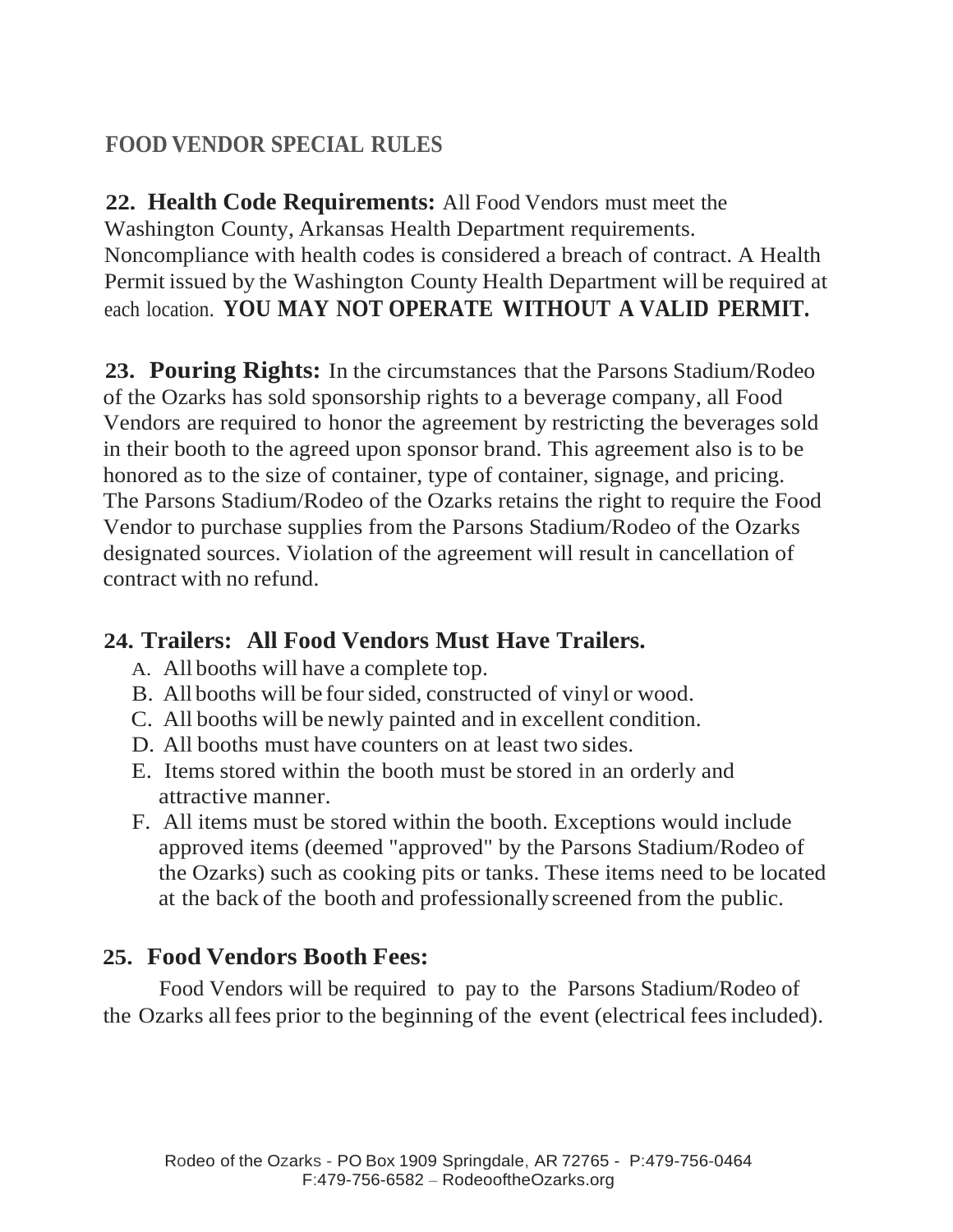List of Fees for Events:

| Large Trailers with full menus | \$350.00 Per Night  |
|--------------------------------|---------------------|
| Small Trailers (one/two items) | $$250.00$ Per Night |

\* Small Trailers-ice cream, popcorn, nuts, snow cones, etc.

# **Commercial (Non-Food) Vendor Space Rental Fees:** 1ox10 \$300.00 1ox20 \$600.00

Sales tax must be reported at all our events. Sales tax for Springdale is now10%.

Please note: The 2022 schedule of events has not been finalized

asof now. **Rodeo will be June 22-25, 2022.** The latest

information will be available on our website Rodeooftheozarks.org

and will be on our Facebook and Instagram: **RodeooftheOzarks** 

Pages as it becomes available.

As always you may contact the Rodeo of the Ozarks/Parsons Stadium Office at 479-756-0464 for questions.

**Please complete the Application below if you would like to apply to be one of our food vendors at the Parsons Stadium/Rodeo of the Ozarks. You will find the application below on the next page.**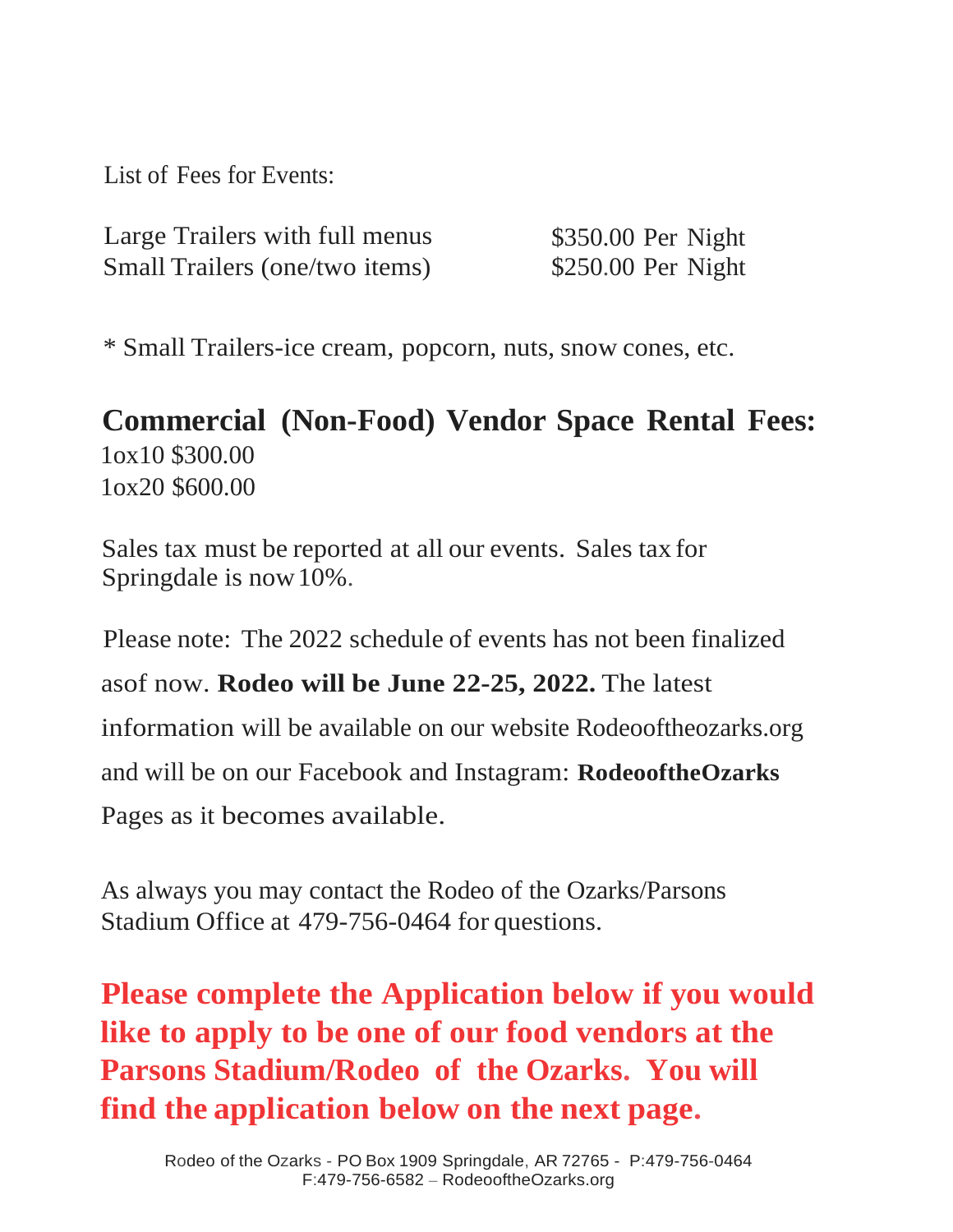# 2022Parsons Stadium/Rodeo of the Ozarks Commercial Exhibitor/Non-Food Vendor Application THIS APPLICATION IS NEITHER AN OFFER NOR A GUARANTEE

FOR SPACE. SPACES ARE BY INVITATION OF PARSONS STADIUM/RODEO OF THE OZARKS ONLY. (Please Print Clearly)

|  | the contract of the contract of the contract of the contract of the contract of the contract of the contract of |
|--|-----------------------------------------------------------------------------------------------------------------|
|  |                                                                                                                 |
|  | Email Address: _______________________Website:__________________________________                                |
|  |                                                                                                                 |
|  |                                                                                                                 |
|  |                                                                                                                 |
|  |                                                                                                                 |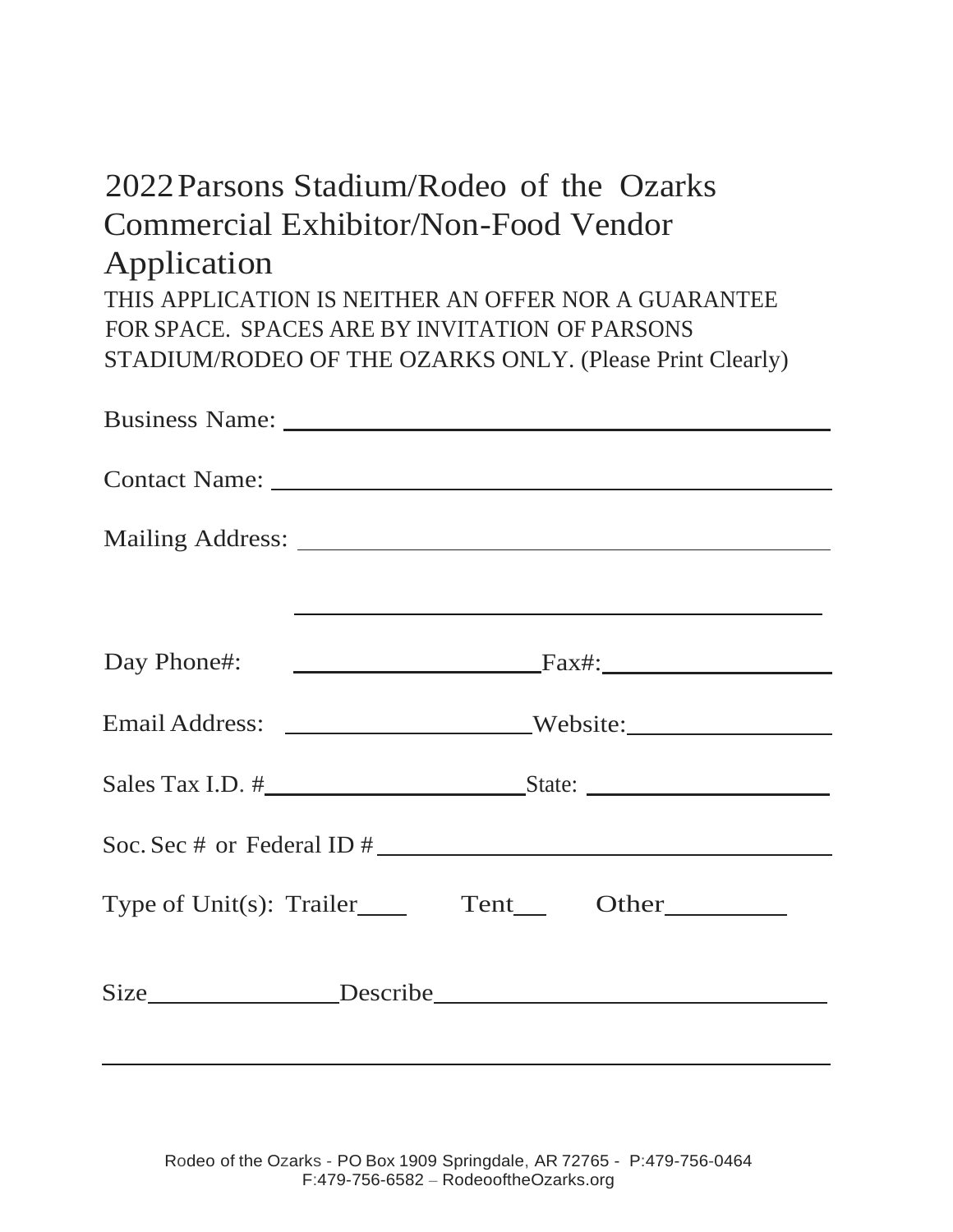BOOTH INFORMATION-Please list the items that you intend to sell and/or display at the 2022 Parsons Stadium/Rodeo of the Ozarks. Food Vendors please provide a menu with the prices for each item. **Items Sold: Food Non-Food** 

|  | PROPOSED ITEMS FOR SALE/DISPLAY |  |
|--|---------------------------------|--|
|  |                                 |  |

| 2                             |
|-------------------------------|
|                               |
| h                             |
| 8                             |
| 10                            |
| <b>APPROVED: (OFFICE USE)</b> |
|                               |

#### **ELECTRICAL NEEDS**

If your space requires electricity, please list the amount below and equipment (fryer, coffee pot, lights, and air conditioners) that will be utilizing the electricity, and the amps needed. PLEASE BE SPECIFIC-ALL **VENDORS MUST USE 12 GAUGE ELECTRICAL CORDS!**

| <b>EQUIPMENT</b> | <b>AMPS NEEDED</b> |
|------------------|--------------------|
|                  |                    |
| $\mathcal{D}$    |                    |
| 3                |                    |
|                  |                    |
|                  |                    |
| 6                |                    |
|                  |                    |